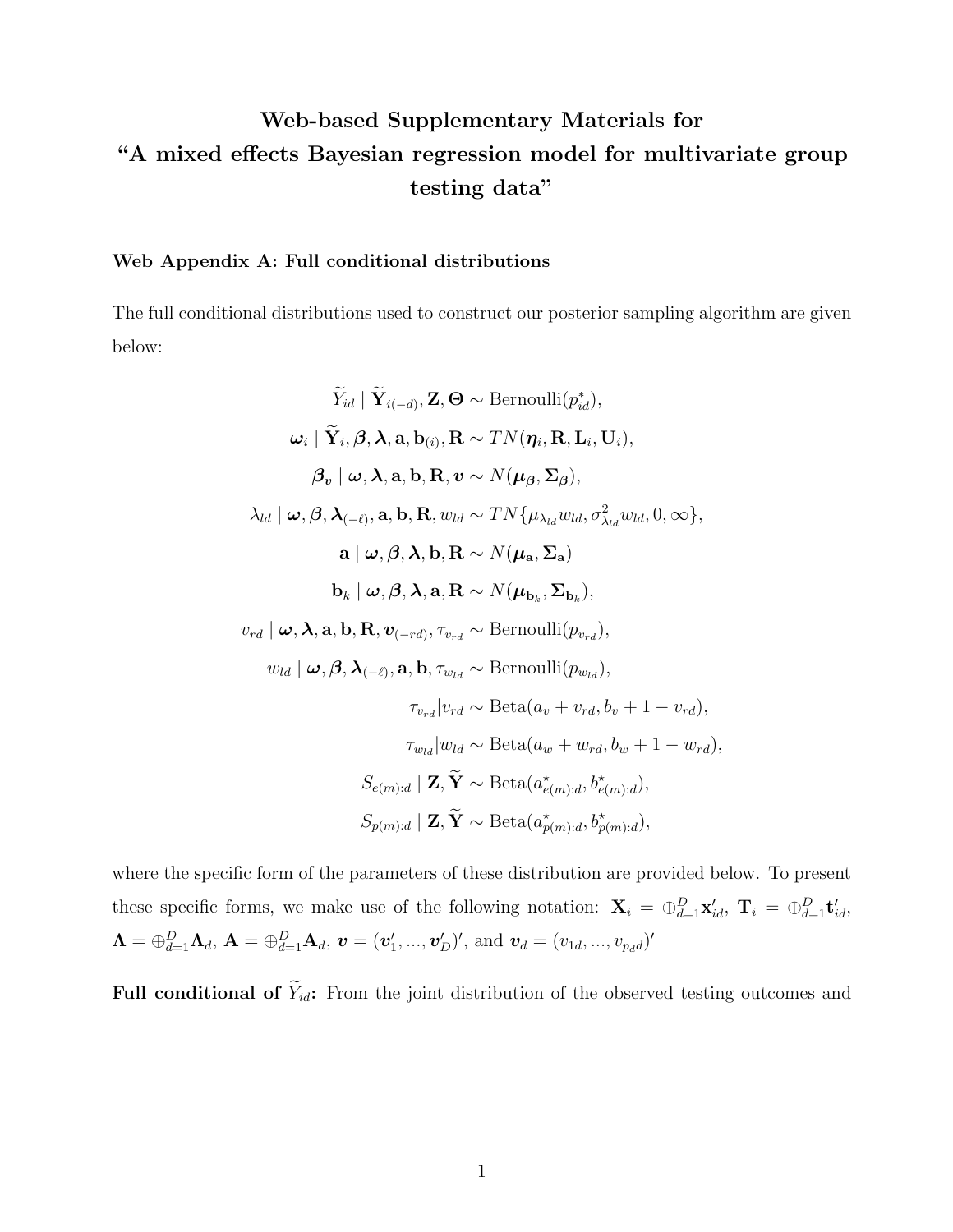the individuals' latent statuses, which is given by

$$
\pi(\mathbf{Z}, \widetilde{\mathbf{Y}} \mid \boldsymbol{\Theta}) = \prod_{d=1}^{D} \prod_{m=1}^{M} \prod_{j \in \mathcal{I}_m} \left\{ S_{e(m):d}^{Z_{jd}} (1 - S_{e(m):d})^{1 - Z_{jd}} \right\}^{\widetilde{Z}_{jd}} \left\{ S_{p(m):d}^{1 - Z_{jd}} (1 - S_{p(m):d})^{Z_{jd}} \right\}^{1 - \widetilde{Z}_{jd}}
$$

$$
\times \prod_{i=1}^{N} \pi(\widetilde{\mathbf{Y}}_i \mid \boldsymbol{\beta}, \boldsymbol{\lambda}, \mathbf{a}, \mathbf{b}_{(i)}, \mathbf{R}),
$$

it is relatively easy to see that the full conditional distribution of  $\widetilde{Y}_{id}$  is Bernoulli. In particular,  $\widetilde{Y}_{id} \mid \widetilde{\mathbf{Y}}_{i(-d)}, \mathbf{Z}, \Theta \sim \text{Bernoulli}(p_{id}^*), \text{ where } \widetilde{\mathbf{Y}}_{i(-d)} \text{ is the vector } \widetilde{\mathbf{Y}}_i \text{ with the } d \text{th element removed},$  $p_{id}^* = p_{id1}^*/(p_{id0}^* + p_{id1}^*)$ , and

$$
p_{id1}^{\star} = p_{id} \prod_{j \in \mathcal{A}_i} S_{e_j:d}^{Z_{jd}} (1 - S_{e_j:d})^{1 - Z_{jd}}
$$
  

$$
p_{id0}^{\star} = (1 - p_{id}) \prod_{j \in \mathcal{A}_i} \left\{ S_{e_j:d}^{Z_{jd}} (1 - S_{e_j:d})^{1 - Z_{jd}} \right\}^{I(s_{ijd} > 0)} \left\{ (1 - S_{p_j:d})^{Z_{jd}} S_{p_j:d}^{1 - Z_{jd}} \right\}^{I(s_{ijd} = 0)}.
$$

In the expression above  $p_{id} = \pi(\mathbf{Y}_{i(d)} | \mathbf{\beta}, \mathbf{\lambda}, \mathbf{a}, \mathbf{b}_{(i)}, \mathbf{R}), \mathbf{Y}_{i(d)} = (Y_{i1}, ..., Y_{id} = 1, ..., Y_{iD})'$ , the index set  $A_i = \{j : i \in \mathcal{P}_j\}$  keeps track of which pools the *i*th individual was a member of,  $s_{ijd} = \sum_{i' \in \mathcal{P}_j : i' \neq i} Y_{i'd}$ , and if  $j \in \mathcal{I}_m$  then  $S_{e_j:d} = S_{e(m):d}$  and  $S_{p_j:d} = S_{p(m):d}$ .

Full conditional of  $\omega_i$ : By inspecting the following joint distribution

$$
\pi(\mathbf{Z}, \widetilde{\mathbf{Y}}, \boldsymbol{\omega} \mid \boldsymbol{\Theta}) \propto \prod_{d=1}^{D} \prod_{m=1}^{M} \prod_{j \in \mathcal{I}_m} \left\{ S_{e(m):d}^{Z_{jd}} (1 - S_{e(m):d})^{1 - Z_{jd}} \right\}^{\widetilde{Z}_{jd}} \left\{ S_{p(m):d}^{1 - Z_{jd}} (1 - S_{p(m):d})^{Z_{jd}} \right\}^{1 - \widetilde{Z}_{jd}}
$$

$$
\times \prod_{i=1}^{N} |\mathbf{R}|^{-1/2} \exp \left\{ -\frac{1}{2} (\boldsymbol{\omega}_i - \boldsymbol{\eta}_i)' \mathbf{R}^{-1} (\boldsymbol{\omega}_i - \boldsymbol{\eta}_i) \right\} \prod_{i=1}^{N} f(\boldsymbol{\omega}_i),
$$

one can easily see that the full conditional distribution of  $\omega_i$  is multivariate truncated normal with mean  $\eta_i$ , covariance matrix **R**, lower truncation limits  $\mathbf{L}_i = (L_{i1}, ..., L_{iD})'$ , and upper truncation limits  $U_i = (U_{i1}, ..., U_{iD})'$ , such that the truncation region for the dth dimension is given by  $L_{id} = 0$  and  $U_{id} = \infty$  if  $\widetilde{Y}_{id} = 1$  and by  $L_{id} = -\infty$  and  $U_{id} = 0$  if  $\widetilde{Y}_{id} = 0$ ; i.e.,

$$
\boldsymbol{\omega}_i \mid \mathbf{\tilde{Y}}_i, \boldsymbol{\beta}, \boldsymbol{\lambda}, \mathbf{a}, \mathbf{b}_{(i)}, \mathbf{R} \sim TN\{ \boldsymbol{\eta}_i, \mathbf{R}, \mathbf{L}_i, \mathbf{U}_i \}.
$$

**Full conditional of**  $\beta$ **:** The full conditional distribution of  $\beta_{rd}$  is degenerate at 0 if  $v_{rd} = 0$ , while the nonzero elements of  $\beta$ , say  $\beta_v$ , have the following normal full conditional distribution

$$
\beta_v | \omega, \lambda, \mathbf{a}, \mathbf{b}, \mathbf{R}, v, \sim N(\mu_\beta, \Sigma_\beta),
$$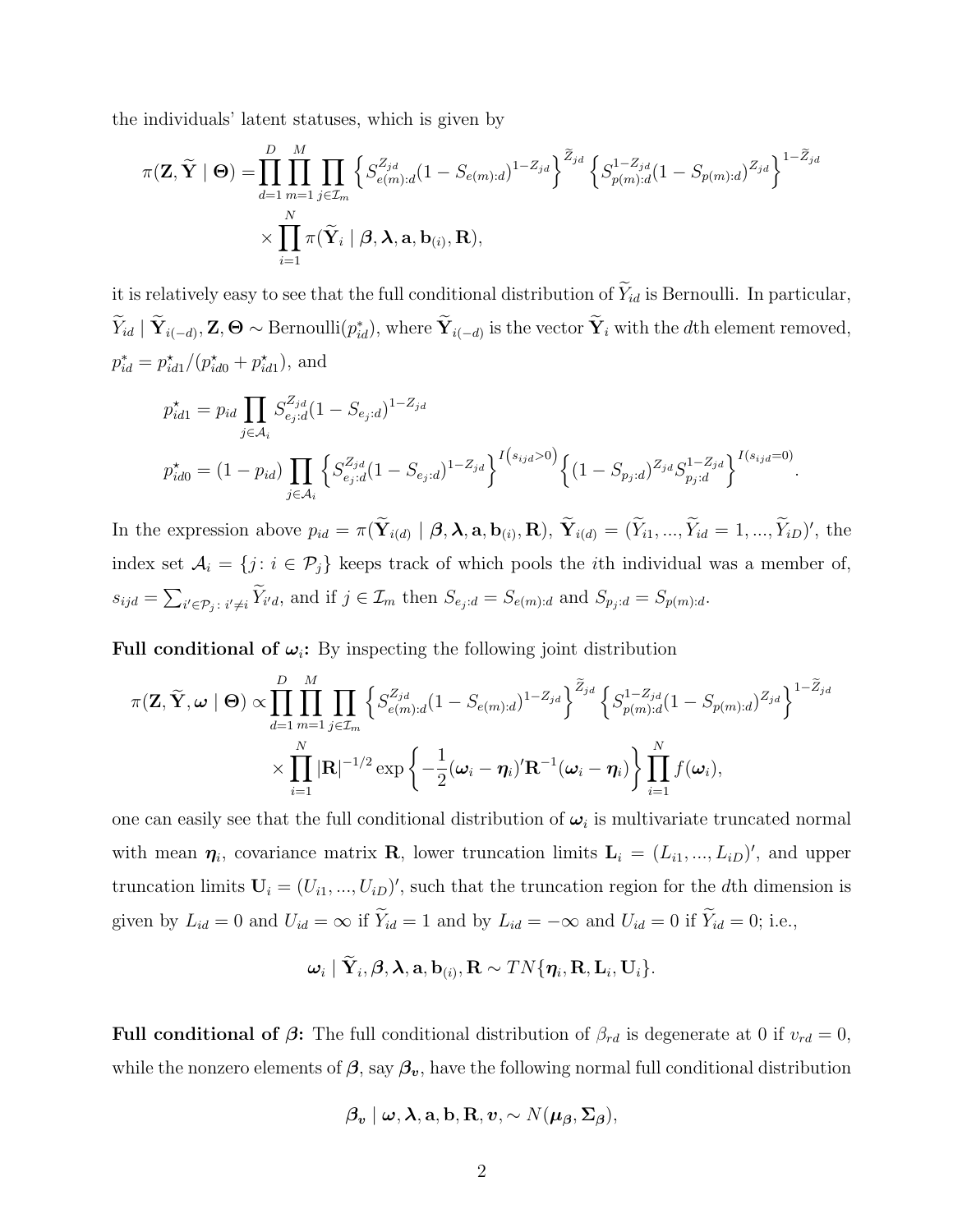where the mean and covariance matrix are

$$
\boldsymbol{\mu}_{\boldsymbol{\beta}} = \left(\Phi(\boldsymbol{v})^{-1} + \sum_{i=1}^N \mathbf{X}_i(\boldsymbol{v})'\mathbf{R}^{-1}\mathbf{X}_i(\boldsymbol{v})\right)^{-1} \times \sum_{i=1}^N \mathbf{X}_i(\boldsymbol{v})'\mathbf{R}^{-1}\boldsymbol{\omega}_{\boldsymbol{\beta} i}^\star \\ \boldsymbol{\Sigma}_{\boldsymbol{\beta}} = \left(\Phi(\boldsymbol{v})^{-1} + \sum_{i=1}^N \mathbf{X}_i(\boldsymbol{v})'\mathbf{R}^{-1}\mathbf{X}_i(\boldsymbol{v})\right)^{-1},
$$

and  $\mathbf{\Phi} = \text{diag}(\phi_{rd}^2; r = 1, ..., p_d, d = 1, ..., D), \mathbf{\Phi}(\mathbf{v})$  is the matrix that is formed by retaining the rows and columns of  $\Phi$  that correspond to the non-zero elements of  $v, X_i(v)$  is the matrix that is formed by retaining the columns of  $\mathbf{X}_i$  corresponding to the non-zero elements of  $v$ , and  $\boldsymbol{\omega}_{\beta i}^{\star} = \boldsymbol{\omega}_i - \mathbf{T}_i \mathbf{\Lambda} \mathbf{Ab}_{(i)}$ .

**Full conditional of**  $\lambda_{ld}$ : To present the full conditional distribution of  $\lambda_{ld}$ , we first introduce a new set of notation. For the *i*th individual define a  $q_d \times 1$  vector  $e_{id}$  whose *l*th element is  $t_{idl}b_{(i)dl} + t_{idl}\sum_{m=1}^{l-1}b_{(i)dm}a_{dlm}$ , where  $t_{idl}$  is the lth element of  $\mathbf{t}_{id}$ ,  $b_{(i)dl}$  is the lth element of  $\mathbf{b}_{(i)d}$ , and  $a_{dm}$  is the  $(l,m)$ th entry of  $\mathbf{A}_d$ . Construct  $\mathbf{E}_i = \bigoplus_{d=1}^D \mathbf{e}'_{id}$ . Based on this new notation, we can succinctly express the full conditional distribution of  $\lambda_{ld}$ , which is the  $\ell$ th element of  $\lambda$ . In particular, the full conditional distribution of  $\lambda_{ld}$  is degenerate at 0 if  $w_{ld} = 0$ , and when  $w_{ld} = 1$  the full conditional is given by

$$
\lambda_{ld} \mid \boldsymbol{\omega}, \boldsymbol{\beta}, \boldsymbol{\lambda}_{(-\ell)}, \mathbf{a}, \mathbf{b}, \mathbf{R}, w_{ld} \sim TN\{\mu_{\lambda_{ld}}, \sigma^2_{\lambda_{ld}}, 0, \infty\},\
$$

where the mean and variance are

$$
\mu_{\lambda_{ld}} = \left(1/\mathbf{\Psi}_{\ell\ell} + \sum_{i=1}^N \mathbf{E}_i^{\ell'} \mathbf{R}^{-1} \mathbf{E}_i^{\ell} \right)^{-1} \times \sum_{i=1}^N \mathbf{E}_i^{\ell'} \mathbf{R}^{-1} \boldsymbol{\omega}_{\lambda_{\ell}i}^{\star} \sigma_{\lambda_{ld}}^2 = \left(1/\mathbf{\Psi}_{\ell\ell} + \sum_{i=1}^N \mathbf{E}_i^{\ell'} \mathbf{R}^{-1} \mathbf{E}_i^{\ell} \right)^{-1}.
$$

In the expressions above  $\mathbf{E}_i^{\ell}$  denotes the  $\ell$ th column of  $\mathbf{E}_i$ ,  $\Psi_{\ell\ell}$  is the  $\ell$ th diagonal element of  $\boldsymbol{\Psi} = \text{diag}(\psi_{ld}^2; l = 1, ..., q_d, d = 1, ..., D), \ \boldsymbol{\omega}_{\lambda_{\ell}i}^{\star} = \boldsymbol{\omega}_i - \mathbf{X}_i \boldsymbol{\beta} - \mathbf{E}_i^{(\ell)} \boldsymbol{\lambda}_{(-\ell)}, \ \mathbf{E}_i^{(-\ell)}$  $i^{(-\ell)}$  is the matrix that remains after removing the  $\ell$ th column of  $\mathbf{E}_i$ , and  $\boldsymbol{\lambda}_{(-\ell)}$  is the vector that remains after removing  $\lambda_{ld}$  from  $\lambda$ .

Full conditional of a: To present the full conditional distribution of a, we first introduce a new set of notation. Define the  $q_d \times (q_d - 1)/2$  vector  $\mathbf{u}_{id} = (b_{(i)dl}\lambda_{dm}t_{idm}; l = 1, ..., q_d - 1, m =$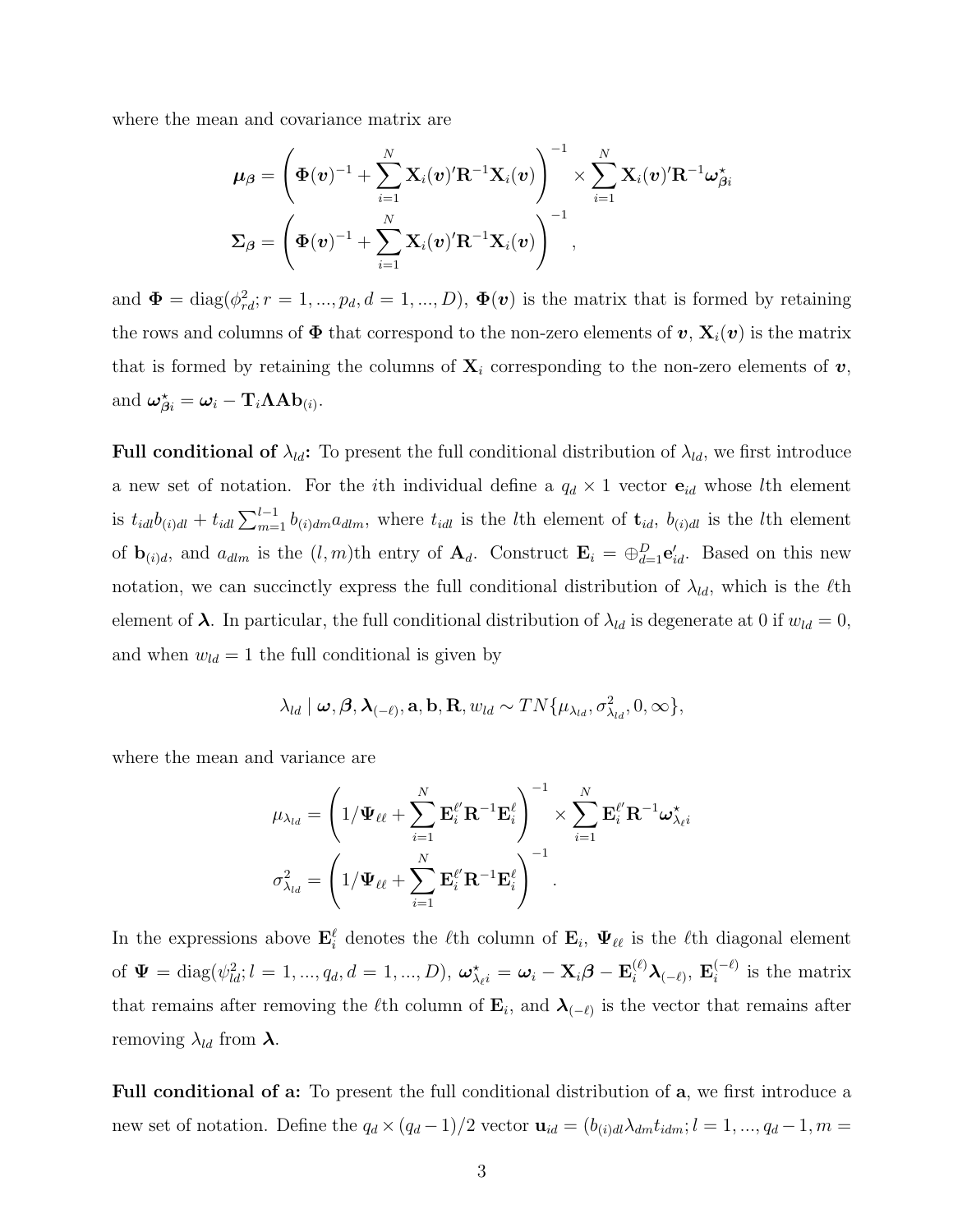$l+1, ..., q_d$ <sup>'</sup> and construct  $\mathbf{U}_i = \bigoplus_{d=1}^D \mathbf{u}'_{id}$ , where  $b_{(i)dl}$  is the *l*th element of  $\mathbf{b}_{(i)d}$ ,  $\lambda_{dm}$  is the mth element of  $\lambda_d$ , and  $t_{idm}$  is the mth element of  $t_{id}$ . The linear predictor of our model can then be re-expressed as

$$
\eta_{id} = \mathbf{x}_{id}'\boldsymbol{\beta} + \mathbf{t}_{id}'\boldsymbol{\Lambda}_d \mathbf{b}_{(i)d} + \mathbf{u}_{id}'\mathbf{a}_d.
$$

Given this observation it is easy to see that the full conditional distribution of a is given by

$$
\mathbf{a} \mid \boldsymbol{\omega}, \boldsymbol{\beta}, \boldsymbol{\lambda}, \mathbf{b}, \mathbf{R} \sim N(\boldsymbol{\mu}_{\mathbf{a}}, \boldsymbol{\Sigma}_{\mathbf{a}})
$$

where the mean and covariance matrix are

$$
\boldsymbol{\mu}_{\mathbf{a}} = \left(\mathbf{C}^{-1} + \sum_{i=1}^{N} \mathbf{U}_{i}^{\prime} \mathbf{R}^{-1} \mathbf{U}_{i}\right)^{-1} \times \left(\mathbf{C}^{-1} \mathbf{m} + \sum_{i=1}^{N} \mathbf{U}_{i}^{\prime} \mathbf{R}^{-1} \boldsymbol{\omega}_{\mathbf{a}i}^{\star}\right)
$$

$$
\boldsymbol{\Sigma}_{\mathbf{a}} = \left(\mathbf{C}^{-1} + \sum_{i=1}^{N} \mathbf{U}_{i}^{\prime} \mathbf{R}^{-1} \mathbf{U}_{i}\right)^{-1},
$$

and  $\boldsymbol{\omega}_{\boldsymbol{a}i}^{\star} = \boldsymbol{\omega}_i - \mathbf{X}_i \boldsymbol{\beta} - \mathbf{T}_i \boldsymbol{\Lambda} \mathbf{b}_{(i)}, \ \mathbf{C} = \text{diag}(\mathbf{C}_1, ..., \mathbf{C}_D), \ \text{and} \ \mathbf{m} = (\mathbf{m}_1, ..., \mathbf{m}_D)'$ .

Full conditional of  $\mathbf{b}_k$ : Define the index set  $\mathcal{S}_k = \{i : \mathbf{b}_{(i)} = \mathbf{b}_k\}$ ; i.e., the index set of individuals who visited site k. Then the full conditional distribution of  $\mathbf{b}_k$  is given by

$$
\mathbf{b}_k \mid \boldsymbol{\omega}, \boldsymbol{\beta}, \boldsymbol{\lambda}, \mathbf{a}, \mathbf{R} \sim N(\boldsymbol{\mu}_{\mathbf{b}_k}, \boldsymbol{\Sigma}_{\mathbf{b}_k}),
$$

where the mean and covariance matrix are

$$
\mu_{b_k} = \left(\mathbf{I} + \sum_{i \in S_k} \mathbf{A}' \mathbf{\Lambda} \mathbf{T}'_i \mathbf{R}^{-1} \mathbf{T}_i \mathbf{\Lambda} \mathbf{A}\right)^{-1} \times \sum_{i \in S_k} \mathbf{A}' \mathbf{\Lambda} \mathbf{T}'_i \mathbf{R}^{-1} \boldsymbol{\omega}^*_{b_k i}
$$

$$
\Sigma_{b_k} = \left(\mathbf{I} + \sum_{i \in S_k} \mathbf{A}' \mathbf{\Lambda} \mathbf{T}'_i \mathbf{R}^{-1} \mathbf{T}_i \mathbf{\Lambda} \mathbf{A}\right)^{-1},
$$

and  $\boldsymbol{\omega}_{\mathbf{b}_k i}^* = \boldsymbol{\omega}_i - \mathbf{X}_i \boldsymbol{\beta}$ .

**Full conditional of**  $v_{rd}$ : Under the Dirac spike, v should be sampled from its marginal posterior, which is obtained after integrating over  $\beta$ ; i.e.,

$$
\begin{array}{c}\pi(\boldsymbol{v} \mid \boldsymbol{\omega}, \boldsymbol{\lambda}, \mathbf{a}, \mathbf{b}, \mathbf{R}, \boldsymbol{\tau}_v) \propto \pi(\boldsymbol{v} \vert \boldsymbol{\tau}_v) \int \pi(\mathbf{Z}, \widetilde{\mathbf{Y}}, \boldsymbol{\omega} \mid \boldsymbol{\Theta}) \pi(\boldsymbol{\beta} \mid \boldsymbol{v}) d\boldsymbol{\beta} \\ \\ \propto \pi(\boldsymbol{v} \vert \boldsymbol{\tau}_v) \pi(\boldsymbol{\omega} \mid \boldsymbol{\lambda}, \mathbf{a}, \mathbf{b}, \mathbf{R}, \boldsymbol{v}),\end{array}
$$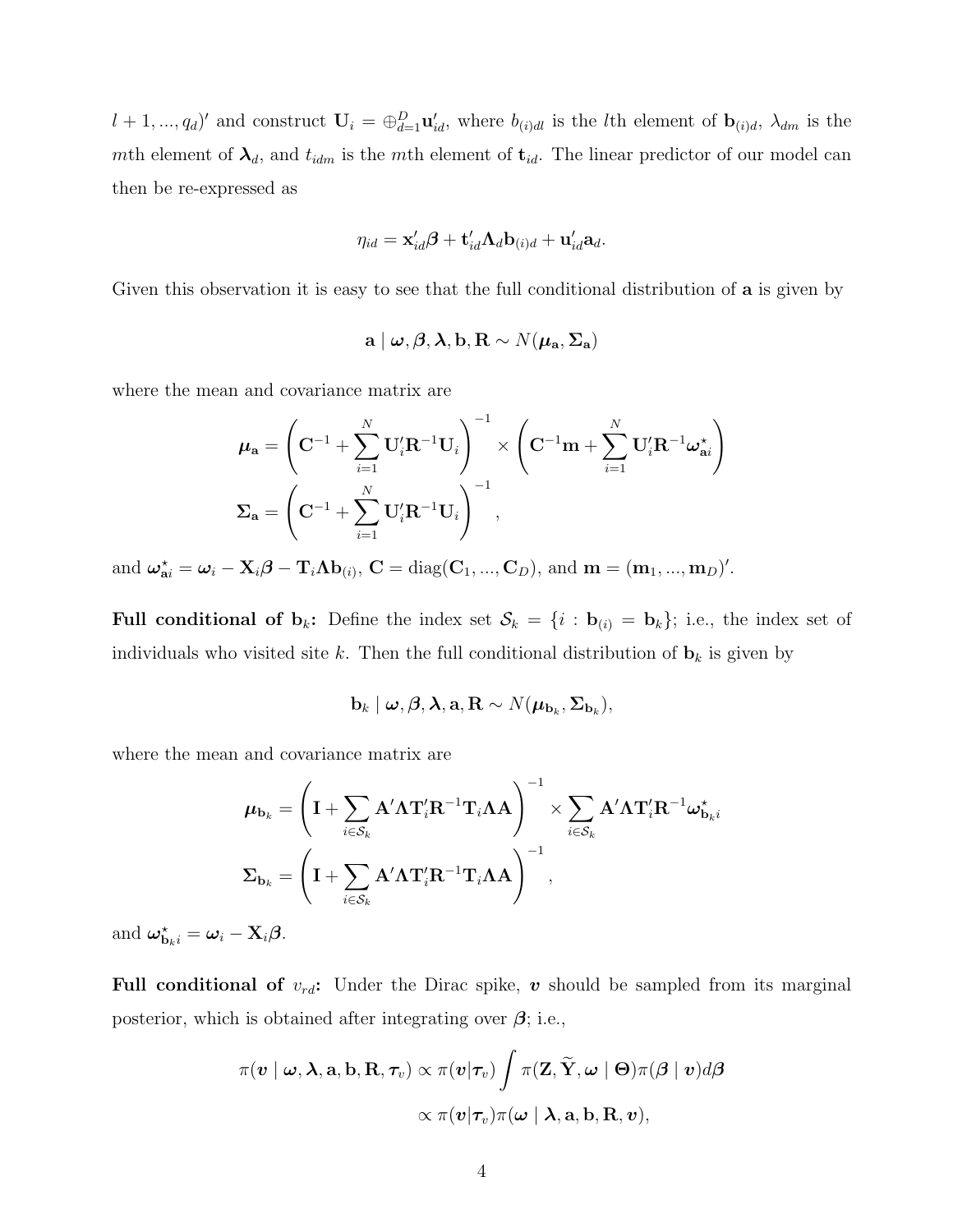where  $\tau_v = (\tau_{v_{rd}}; r = 1, ... p_d, , d = 1, ..., D)'$  and

$$
\pi(\boldsymbol{\omega} \mid \boldsymbol{\lambda}, \mathbf{a}, \mathbf{b}, \mathbf{R}, \boldsymbol{v}) \propto |\Phi(\boldsymbol{v})|^{-1/2} |\boldsymbol{\Sigma}_{\boldsymbol{\beta}}|^{1/2} \exp \left\{-\frac{1}{2} \left[ \sum_{i=1}^N \boldsymbol{\omega}_{\boldsymbol{\beta} i}^{\star} \mathbf{R}^{-1} \boldsymbol{\omega}_{\boldsymbol{\beta} i}^{\star} - \boldsymbol{\mu}_{\boldsymbol{\beta}}^{\prime} \boldsymbol{\Sigma}_{\boldsymbol{\beta}}^{-1} \boldsymbol{\mu}_{\boldsymbol{\beta}} \right] \right\}.
$$

Here,  $\Phi(v)$ ,  $\Sigma_{\beta}$ ,  $\mu_{\beta}$ , and  $\omega_{\beta i}^*$  are defined in the full conditional of  $\beta$  outlined above. It is worth noting that if  $v = 0$ , then this marginalized likelihood reduces to  $\exp\left\{-\frac{1}{2}\right\}$  $\frac{1}{2}\sum_{i=1}^N\bm{\omega}^{\star'}_{\bm{\beta}i}\mathbf{R}^{-1}\bm{\omega}^{\star}_{\bm{\beta}i}\Big\}.$ Thus, it is easy to see that the full conditional distribution of  $v_{rd}$ , after marginalizing over  $\beta$ , is Bernoulli, with success probability  $p_{v_{rd}}$ ; i.e.,  $v_{rd} \mid \boldsymbol{\omega}, \boldsymbol{\lambda}, \mathbf{a}, \mathbf{b}, \mathbf{R}, \boldsymbol{v}_{(-rd)}, \tau_{v_{rd}} \sim \text{Bernoulli}(p_{v_{rd}})$ , where  $v_{(-rd)}$  is the vector v after removing the rth element of  $v_d$  and

$$
p_{v_{rd}} = \frac{\pi(\boldsymbol{\omega} \mid \boldsymbol{\lambda}, \mathbf{a}, \mathbf{b}, \mathbf{R}, \boldsymbol{v}_{(-rd)}, v_{rd} = 1) \tau_{v_{rd}}}{\pi(\boldsymbol{\omega} \mid \boldsymbol{\lambda}, \mathbf{a}, \mathbf{b}, \mathbf{R}, \boldsymbol{v}_{(-rd)}, v_{rd} = 0)(1 - \tau_{v_{rd}}) + \pi(\boldsymbol{\omega} \mid \boldsymbol{\lambda}, \mathbf{a}, \mathbf{b}, \mathbf{R}, \boldsymbol{v}_{(-rd)}, v_{rd} = 1) \tau_{v_{rd}}}.
$$

**Full conditional of**  $w_{ld}$ : Under the Dirac spike,  $w_{ld}$  should be sampled from its marginal posterior, which is obtained after integrating over  $\lambda_{ld}$  the  $\ell$ th element of  $\lambda$ ; that is, sample from

$$
\pi(w_{ld} \mid \boldsymbol{\omega}, \boldsymbol{\beta}, \boldsymbol{\lambda}_{(-\ell)}, \mathbf{a}, \mathbf{b}, \tau_{w_{ld}}) \propto \pi(w_{ld} | \tau_{w_{ld}}) \int \pi(\mathbf{Z}, \widetilde{\mathbf{Y}}, \boldsymbol{\omega} \mid \boldsymbol{\Theta}) \pi(\lambda_{ld} \mid w_{ld}) d\lambda_{ld}
$$

$$
\propto \pi(w_{ld} | \tau_{w_{ld}}) \pi(\boldsymbol{\omega} \mid \boldsymbol{\beta}, \boldsymbol{\lambda}_{(-\ell)}, \mathbf{a}, \mathbf{b}, w_{ld}),
$$

where  $\lambda_{(-\ell)}$  is the vector  $\lambda$  with  $\lambda_{ld}$  removed and

$$
\pi(\boldsymbol{\omega} \mid \boldsymbol{\beta}, \boldsymbol{\lambda}_{(-\ell)}, \mathbf{a}, \mathbf{b}, w_{ld}) \propto \frac{\sigma_{\lambda_{ld}}(1 - \Phi(-\mu_{\lambda_{ld}}/\sigma_{\lambda_{ld}}))}{\psi_{ld}/2} \exp \left\{-\frac{1}{2} \left[ \sum_{i=1}^N \boldsymbol{\omega}^{\star'}_{\lambda_{\ell}i} \mathbf{R}^{-1} \boldsymbol{\omega}^{\star}_{\lambda_{\ell}i} - \mu_{\lambda_{ld}}^2/\sigma_{\lambda_{ld}}^2 \right] \right\}.
$$

Note, here all notational conventions developed to express the full conditional distribution of  $\lambda$  are adopted. Note that when  $w_{ld} = 0$ , then this marginalized likelihood reduces to  $\exp\left\{-\frac{1}{2}\right\}$  $\frac{1}{2}\sum_{i=1}^N\omega_{\lambda_{\ell}i}^{\star'}\mathbf{R}^{-1}\omega_{\lambda_{\ell}i}^{\star}$ . Thus, it is easy to see that the full conditional distribution of  $w_{ld}$ , after marginalizing over  $\lambda_{ld}$ , is Bernoulli, with probability  $p_{w_{ld}}$ ; i.e.,  $w_{ld}$  |  $\boldsymbol{\omega}, \boldsymbol{\beta}, \boldsymbol{\lambda}_{(-\ell)}, \mathbf{a}, \mathbf{b}, \tau_{w_{ld}} \sim \text{Bernoulli}(p_{w_{ld}})$ , where

$$
p_{w_{ld}} = \frac{\pi(\boldsymbol{\omega} \mid \boldsymbol{\beta}, \boldsymbol{\lambda}_{(-\ell)}, \mathbf{a}, \mathbf{b}, w_{ld} = 1)\tau_{w_{ld}}}{\pi(\boldsymbol{\omega} \mid \boldsymbol{\beta}, \boldsymbol{\lambda}_{(-\ell)}, \mathbf{a}, \mathbf{b}, w_{ld} = 0)(1 - \tau_{w_{ld}}) + \pi(\boldsymbol{\omega} \mid \boldsymbol{\beta}, \boldsymbol{\lambda}_{(-\ell)}, \mathbf{a}, \mathbf{b}, w_{ld} = 1)\tau_{w_{ld}}}.
$$

Full conditionals of testing accuracies: The full conditionals for  $S_{e(m):d}$  and  $S_{p(m):d}$  are given by

$$
S_{e(m):d} | \mathbf{Z}, \widetilde{\mathbf{Y}} \sim \text{Beta}(a_{e(m):d}^{\star}, b_{e(m):d}^{\star})
$$
  

$$
S_{p(m):d} | \mathbf{Z}, \widetilde{\mathbf{Y}} \sim \text{Beta}(a_{p(m):d}^{\star}, b_{p(m):d}^{\star}),
$$